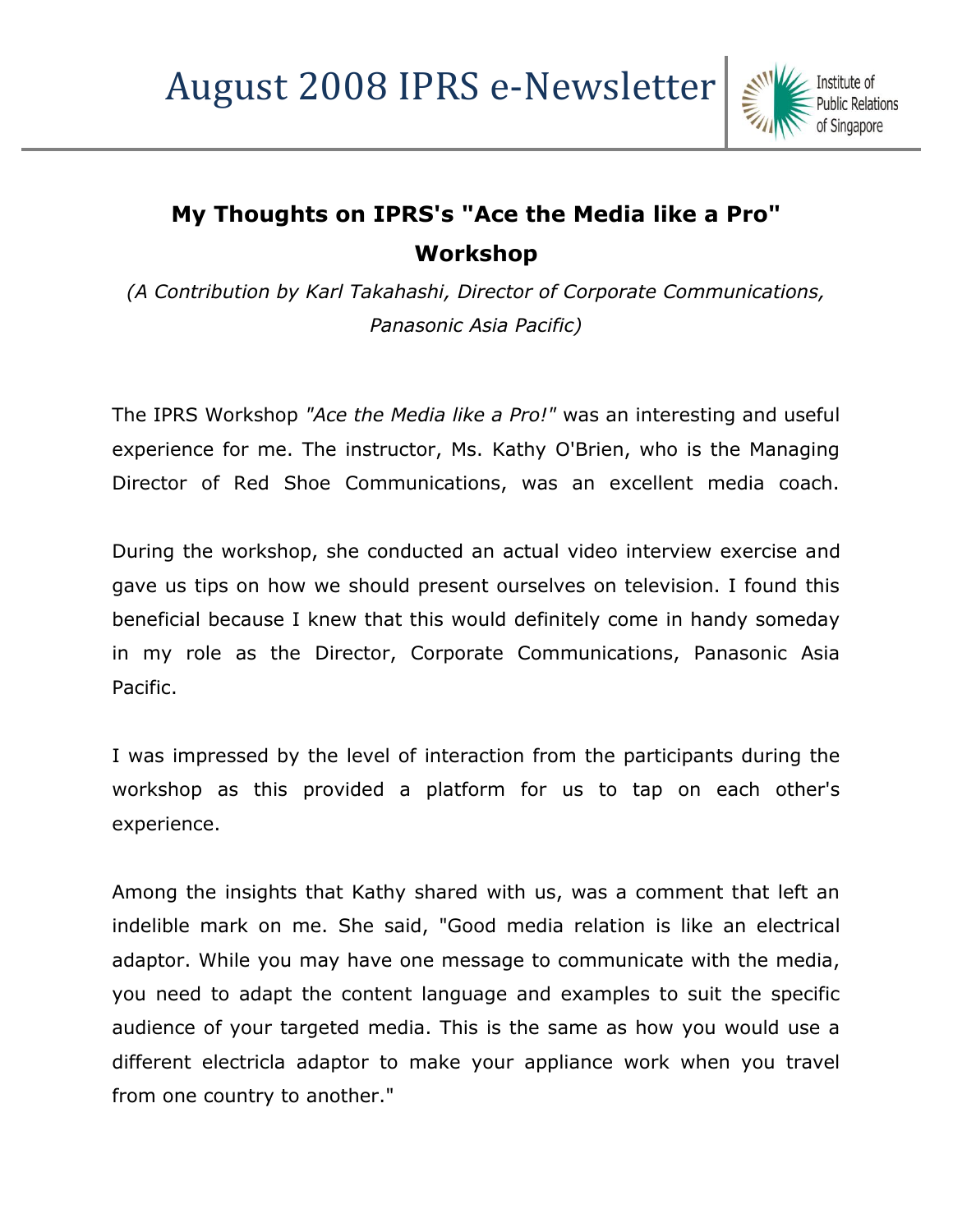I felt this was especially relevant for a global company like Panasonic. This underscores the importance of adapting our message to cater to a varied media, not just in the local context, but also on the global plane.

## **What was the workshop about?**

The workshop covered several key areas pertaining to the media industry such as skills that media practitioners should be equipped with, message delivery during an interview, key insights on journalists' perspective and behaviour, and the power of the media.

It showed us how we could use the various medium - radio, newspapers, television and Internet - to achieve our desired publicity results. We were also given hands-on exercises in role-plays to simulate real-life interview scenarios. Kathy covered the important "dos" and don'ts" for media interviews. As I went throught the different stages, it gave me a practical understanding of how I can successfully breeze through a media interview.

## **Why did I choose to participate in the workshop?**

I am new to Singapore and its media environment. I was posted here in December last year. As Panasonic Asia Pacific is a corporate member of IPRS and I oversee the company's corporate communications for Asia and Oceania, I regularly attend the various IPRS networking sessions and workshops to meet with journalists and fellow PR practitioners. Course like *"Ace the Media like a Pro!"* and *"Crafting Effective News Releases"* are good